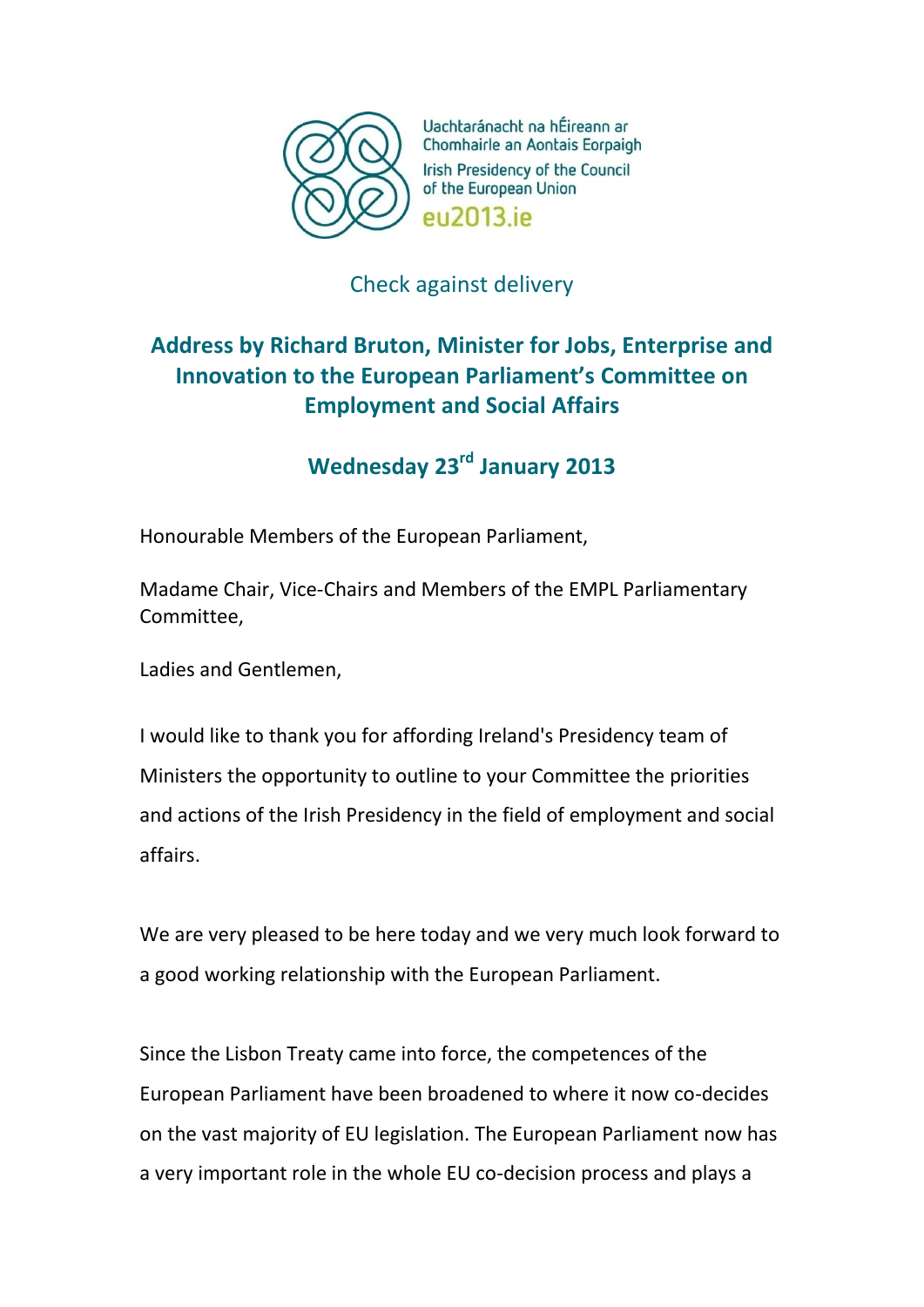vital role in the democratic process at EU level representing citizens. Indeed its role has now developed towards building constructive partnership with the National Parliaments.

I see, Madame Chair that your Committee will engage in a timely dialogue with delegates from national parliaments on youth employment and on the social impact of economic adjustment programmes in the Member States experiencing financial difficulties at an Inter-Parliamentary Committee meeting later this month. These are areas on which we look forward to a further exchange of views with you when your Committee's delegation will visit Dublin next month.

I would like to thank colleagues from the Cypriot, Danish and Polish Presidencies for advancing some of the key measures under discussion here today.

Members of this Committee have voiced their concern that the economic policies being advocated for the Union rely too heavily on austerity.

My Government welcomed the *Compact for Jobs and Growth* precisely because it represents a welcome shift in focus from fiscal consolidation towards economic recovery, growth and job creation. The Presidency will prioritise those measures best able to support sustainable economic recovery and growth and to create jobs.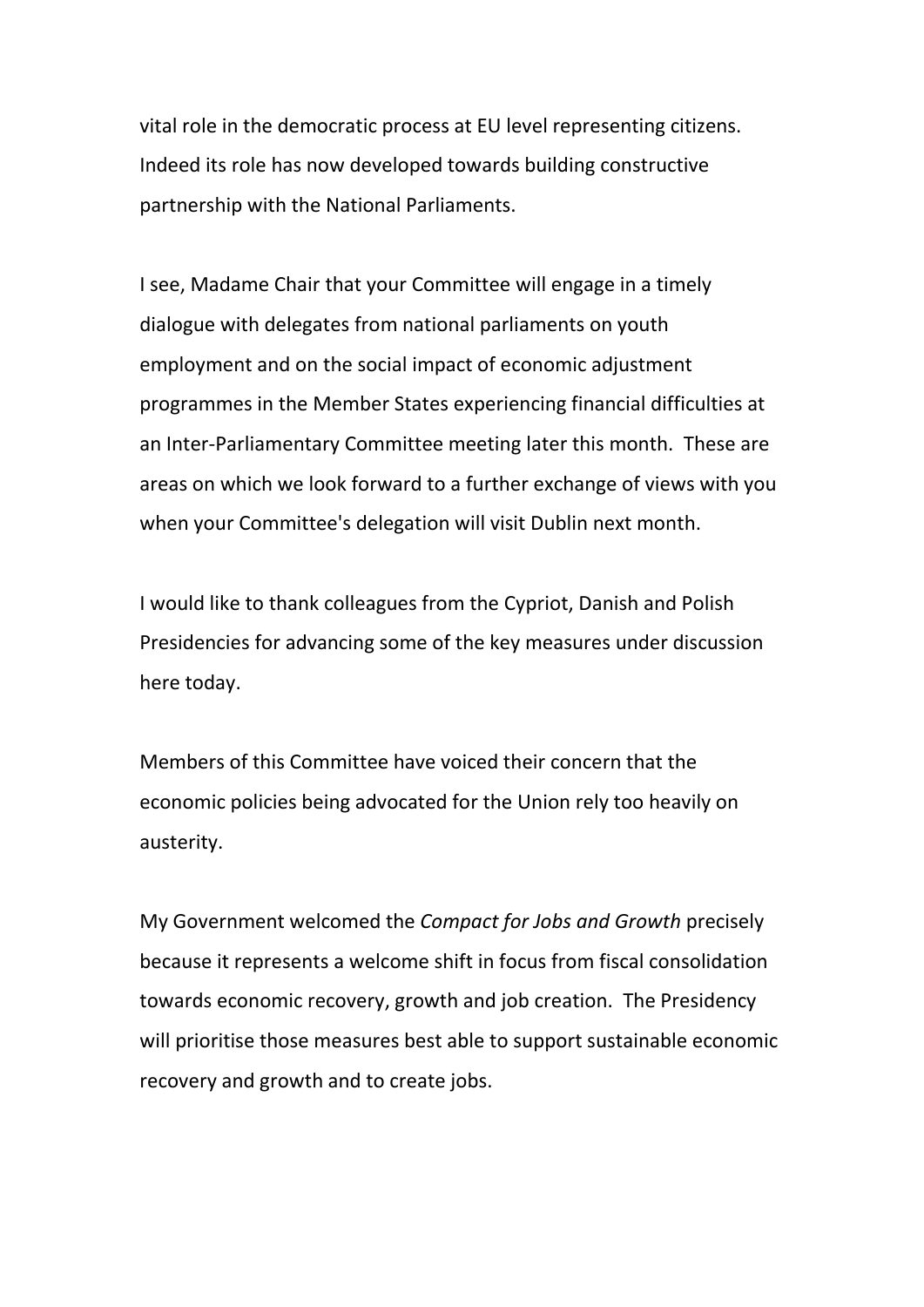The Single Market has made the EU more competitive and has delivered benefits for employers, workers and consumers. Europe's workers need to be ready for a changing economy. During the Year of Citizens, the Presidency will also work to remove obstacles to ensure that workers can choose to live and work anywhere in the EU without fear of losing pension or labour rights.

Particular importance will be attached to tackling youth unemployment and the causes of youth joblessness – and my colleague, Joan Burton, Minister for Social Protection, will address this priority area as well as social inclusion themes.

The Europe 2020 Strategy is a blueprint for sustainable economic growth and job creation in Europe. The European Semester process provides a means for Member States to work together to achieve common economic and employment goals. But your Committee, Madam, has rightly emphasised that budgetary, growth and employment measures need to be taken together as they are all interdependent and jointly constitute prerequisites for recovery. The Irish Presidency will work to strengthen the contribution of the Employment and Social Policy Council and its preparatory bodies to the European Semester and the macro-economic governance structures of the European Union.

Within the Council Working Group we are seeking to clarify certain technical issues on the Programme for Social Change and Innovation in preparation for trilogues with Parliament in February. I am aware that there is some disagreement between the Council and Parliament on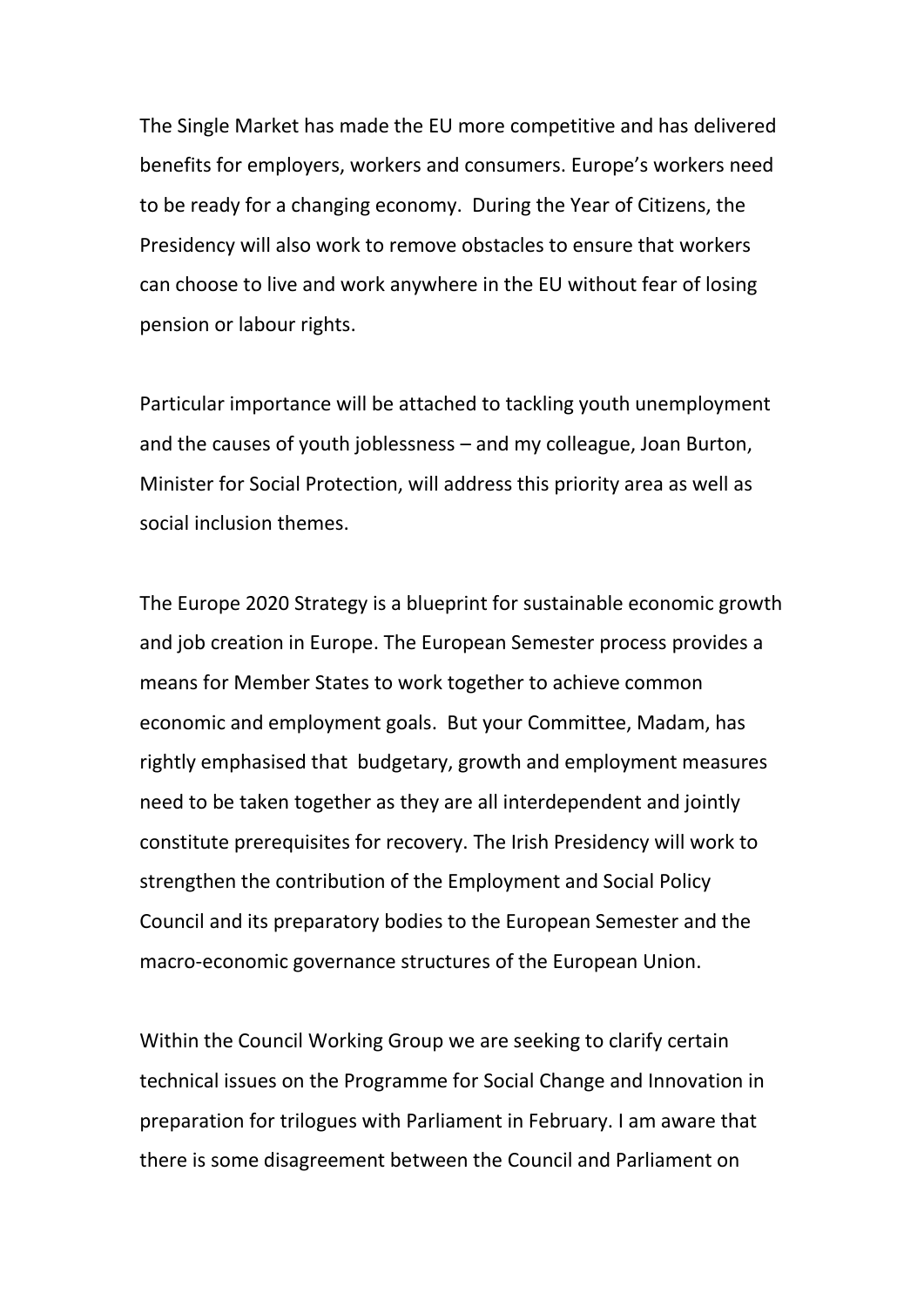several aspects of the proposal. This funding instrument has a crucial role to play across different fields. I would urge you to work with us in negotiating an agreed position in a spirit of dialogue and mutual understanding.

The Presidency will seek to make progress on negotiations on employment-related instruments, such as the European Social Fund, that fall under the Multiannual Financial Framework. Ireland attaches strong importance to focusing resources on training and re-skilling workers who have recently lost their jobs through support on the model of the European Globalisation Adjustment Fund - and my colleague, Minister Ciaran Cannon, will address this priority area.

In this time of economic crisis and high unemployment for many parts of the EU, we will endeavour to advance legislative measures and initiatives that seek to encourage job creation while protecting the sustainability of existing jobs and protecting the freedom of workers in the Union to travel between Member States in pursuit of work. The Irish Presidency will promote a range of measures concerning employment protection, health & safety and equal opportunity that will ensure that the creation of the Single Market does not lead to a lowering of labour standards or to distortions in competition.

The Irish Presidency has signalled its intention to actively progress the legislative proposal for the enforcement of the Directive concerning the Posting of Workers in view of the important contribution it can make in preventing the exploitation of this category of vulnerable workers. The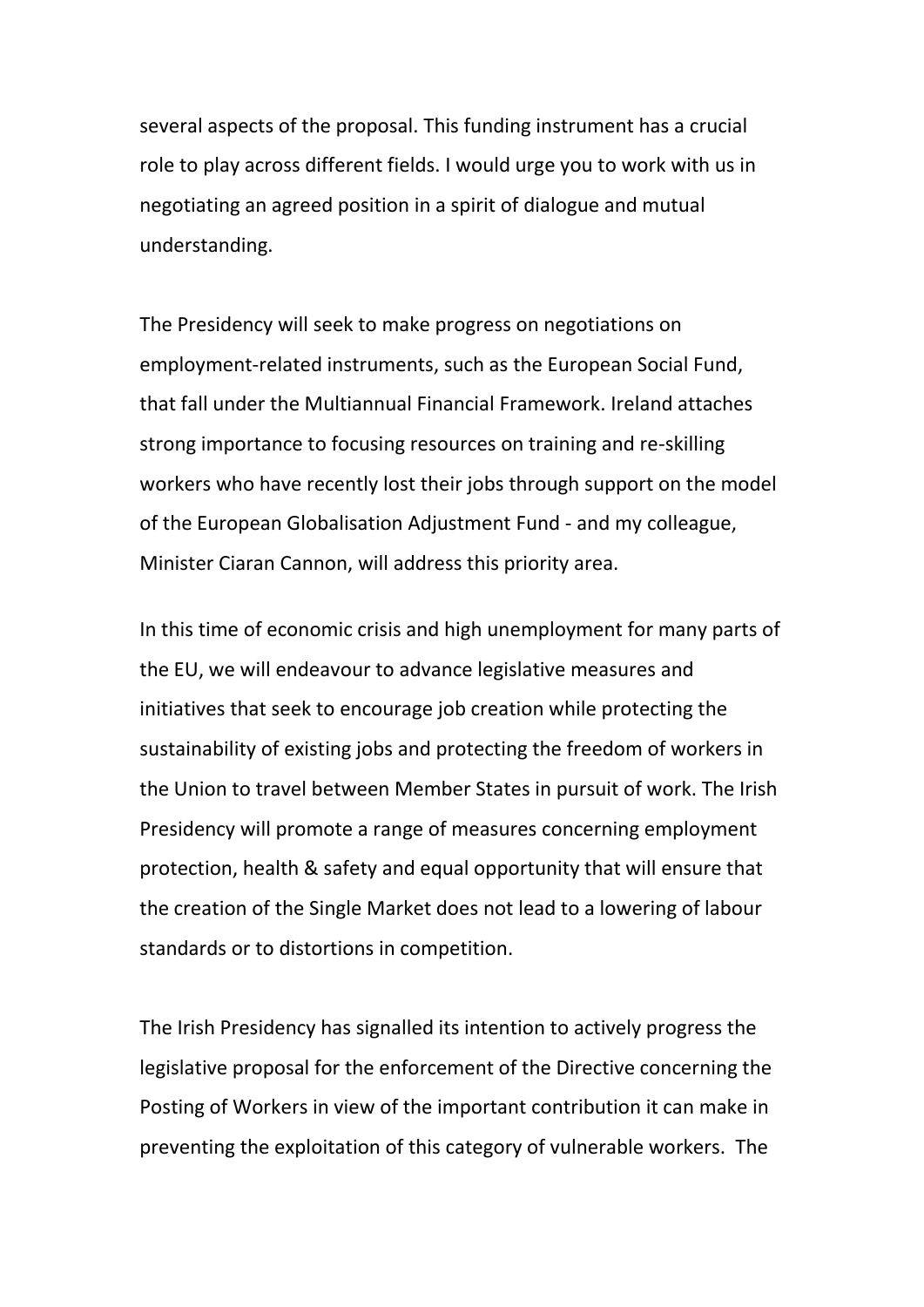proposal is a major outstanding priority under the Single Market Act. It seeks to establish a level playing field for the provision of cross-border services for business operations in a functioning Single Market and to guarantee respect for minimum standards for posted workers.

Significant progress has been made in Council on some of the technical aspects of the dossier, concerning for example the cross-border enforcement of administrative fines and penalties. You will of course be aware that two Articles in particular have proven challenging for Council, and, I understand, for yourselves as co-legislators. These are Article 12 on Joint and Several Liability, and Article 9, on National Control Measures. I would encourage the earliest possible publication of your Committee's opinion, which will serve as guidance for us all. As you know, Ireland's ambition is to have reached a General Approach by the end of our Presidency. We will work closely with your Committee, including, as appropriate, consulting and engaging with your Rapporteur and Shadow Rapporteurs, to secure significant agreement between the Council and the Parliament on this dossier in the period of our Presidency.

Free movement of workers is one of the four freedoms on which the Single Market is based. Workers who do choose to move continue, however, to encounter difficulties which relate to the exercise of rights conferred by EU law. As many mobile workers are still unaware of their rights and obligations, we will commence work on a new legislative proposal from the Commission strengthening the supports and protections against discrimination available to mobile EU workers. We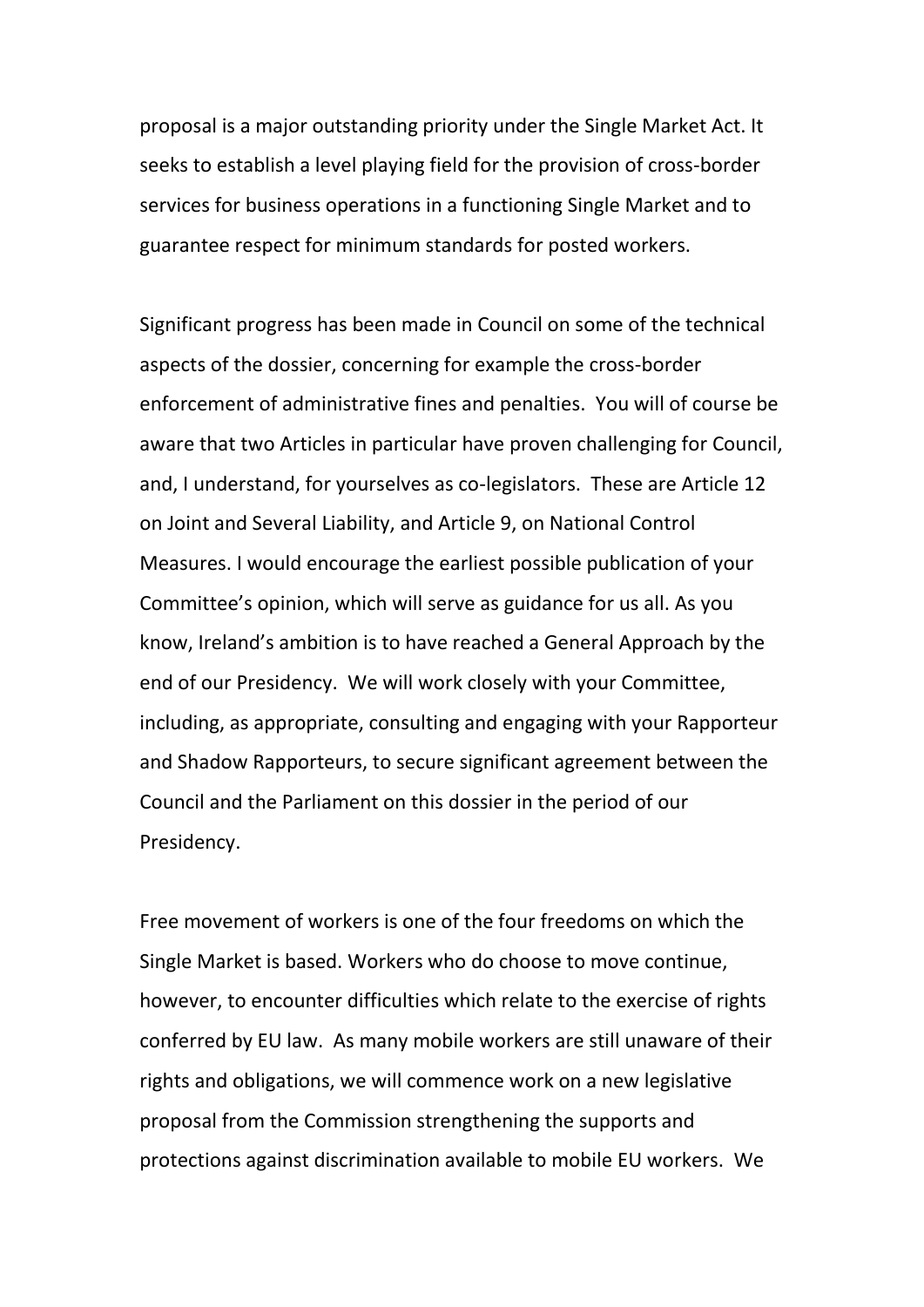will also commence work on new proposals from the Commission on the employment rights of seafarers.

The Presidency, I am glad to report, has already been engaged on the task of seeking to progress to an agreed outcome the current negotiations with

Parliament on the Proposal concerning health and safety requirements for workers exposed to risk from electromagnetic fields. I know that Parliament's Employment Committee has already considered the Proposal and that both Parliament and the Council have moved considerable closer to an agreed Proposal building on the work of our predecessor Presidencies. The formal trilogue will be in mid-February and I believe that we will be able to agree on outstanding issues and bring this important proposal to agreement during the Irish Presidency, to the benefit of workers across the Union.

We also look forward to commencing work on new proposals from the Commission on the protection for workers using hazardous chemicals. The Proposals in this area are important as they will ensure that a number of existing health & safety worker protection Directives do not fall into disrepute by becoming technically obsolete. With a fair wind we may be able to ready the Proposal in this area for trilogue. Madam, I endorse your Committee's concern that the economic effects of the crisis and the severe economic downturn in some Member States should not serve as a pretext for the defective application of legislation on health and safety at work, or undermine occupational risk prevention policies.